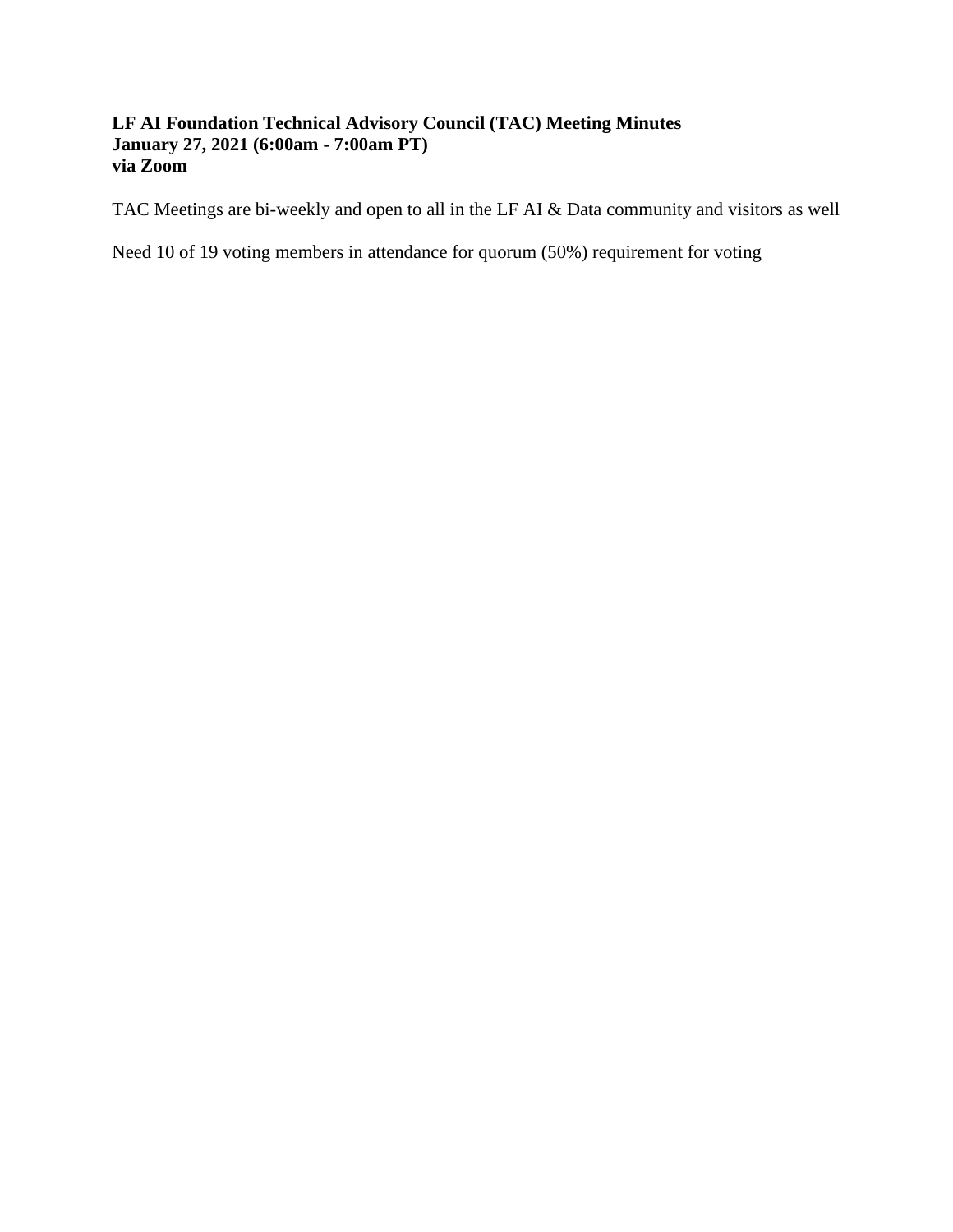# Member Representatives

| <b>Member</b><br>Company<br>or<br>Graduated<br>Project | <b>Membership</b><br>Level or<br>Project<br>Level | <b>Voting</b><br><b>Eligibility</b> | Country        | <b>TAC</b><br>Representative | <b>Designated TAC</b><br><b>Representative Alternates</b>                              |
|--------------------------------------------------------|---------------------------------------------------|-------------------------------------|----------------|------------------------------|----------------------------------------------------------------------------------------|
| 4paradigm                                              | Premier                                           | Voting<br><b>Member</b>             | China          | Zhongyi Tan                  |                                                                                        |
| <b>Baidu</b>                                           | Premier                                           | Voting<br><b>Member</b>             | China          | Ti Zhou                      | Daxiang Dong, Yanjun Ma                                                                |
| Ericsson                                               | Premier                                           | Voting<br><b>Member</b>             | Sweden         | Rani Yadav-Ranjan            |                                                                                        |
| Huawei                                                 | Premier                                           | Voting<br>Member                    | China          | Howard (Huang<br>Zhipeng)    | Charlotte (Xiaoman Hu),<br>Leon (Hui Wang)                                             |
| <b>IBM</b>                                             | Premier                                           | Voting<br><b>Member</b>             | <b>USA</b>     | Susan Malaika                | Saishruthi Swaminathan                                                                 |
| <b>Nokia</b>                                           | Premier                                           | Voting<br><b>Member</b>             | <b>Finland</b> | @ Michael Rooke              | @ Jonne Soininen                                                                       |
| <b>OPPO</b>                                            | Premier                                           | Voting<br><b>Member</b>             | China          | Jimin Jia                    |                                                                                        |
| <b>SAS</b>                                             | Premier                                           | Voting<br><b>Member</b>             | <b>USA</b>     | *Nancy Rausch                | JP Trawinski                                                                           |
| Tech<br>Mahindra                                       | Premier                                           | Voting<br>Member                    | India          | <b>Amit Kumar</b>            | Prasanna Kulkarni                                                                      |
| Tencent                                                | Premier                                           | Voting<br><b>Member</b>             | China          | <b>Bruce Tao</b>             | Huaming Rao                                                                            |
| ZTE                                                    | Premier                                           | Voting<br><b>Member</b>             | China          | Wei Meng                     | Liya Yuan                                                                              |
| <b>Acumos</b><br>Project                               | Graduated<br><b>Technical</b><br>Project          | Voting<br><b>Member</b>             | <b>USA</b>     | <b>Amit Kumar</b>            | Prasanna Kulkarni                                                                      |
| Angel<br>Project                                       | Graduated<br><b>Technical</b><br>Project          | Voting<br><b>Member</b>             | China          | <b>Bruce Tao</b>             | Huaming Rao                                                                            |
| Egeria<br>Project                                      | Graduated<br><b>Technical</b><br>Project          | Voting<br><b>Member</b>             | <b>UK</b>      | <b>Mandy Chessell</b>        | Nigel Jones, David<br>Radley, Maryna<br>Strelchuk, Ljupcho<br>Palashevski, Chris Grote |
| Flyte<br>Project                                       | Graduated<br><b>Technical</b><br>Project          | Voting<br><b>Member</b>             | <b>USA</b>     | Ketan Umare                  |                                                                                        |
| Horovod<br>Project                                     | Graduated<br><b>Technical</b><br>Project          | Voting<br><b>Member</b>             | <b>USA</b>     | <b>Travis Addair</b>         |                                                                                        |
| Milvus<br>Project                                      | Graduated<br><b>Technical</b><br>Project          | Voting<br>Member                    | China          | <b>Xiaofan Luan</b>          | Jun Gu                                                                                 |
| <b>ONNX</b><br>Project                                 | Graduated<br><b>Technical</b><br>Project          | Voting<br><b>Member</b>             | <b>USA</b>     | Alexandre<br>Eichenberger    | Prasanth Pulavarthi, Jim<br>Spohrer                                                    |
| Pyro<br>Project                                        | Graduated<br>Technical<br>Project                 | Voting<br><b>Member</b>             | <b>USA</b>     | Fritz Obermeyer              |                                                                                        |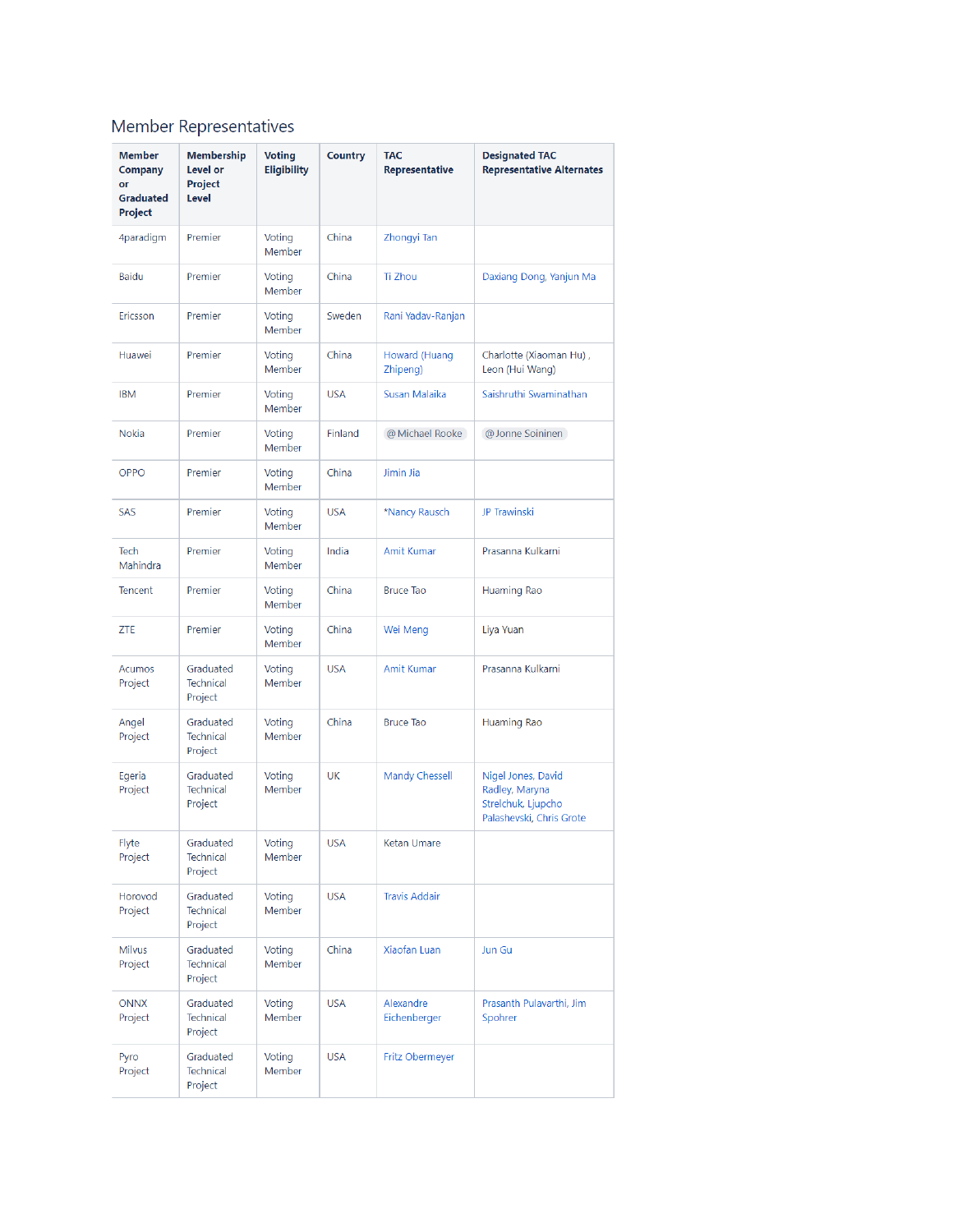#### \*Chairperson

 $b$  = Need backups: Aftab, Yadav-Ranjan, Zhipeng, Xi, Soininen, Gu, Addair, Obermeyer, Please designate a backup for when cannot make the TAC meeting See table here with backups listed for most TAC members :<https://wiki.lfaidata.foundation/pages/viewpage.action?pageId=7733341> Many thanks for your help when you have a chance.

#### **LF Attendees:** Ibrahim Haddad

#### **Presenters:**

Amber Thomas, Gopi Krishnan Rajbahadur

### Voting members present (quorum was reached)

|           | LF AI & Data Foundation (Host, me)    | $\circ$ % $\varnothing$        |
|-----------|---------------------------------------|--------------------------------|
| JC.       | jacobhayes (artigraph) (Co-host)      | Ô<br>$\bullet$ $\bullet$<br>∞  |
|           | Ibrahim Haddad (Co-host)              | $\mathbb{Q}$ $\mathbb{Z}$<br>⊙ |
|           | Alejandro Saucedo                     | ∦ ⊄                            |
| AM        | alex mijalis (dyno therapeutics)      | ∦ ⊄                            |
| <b>AK</b> | Amit Kumar - TechM                    | ∦ ⊄                            |
| <b>FV</b> | <b>Flaviu Vadan</b>                   | ∦ ⊄                            |
| JC        | Jacqueline Cardoso (Linux Foundation) | $\%$ $\%$                      |
| U.        | <b>James Oswald</b>                   | ∦ ⊄                            |
| JT.       | Jerry Tan--4Paradigm                  | $\frac{1}{2}$ $\frac{1}{2}$    |
|           | Jim Spohrer (ONNX, ISSIP)             | $\%$ $\%$                      |
| JG        | Jun Gu @Milvus project                | ∦ ⊄                            |
| KG        | <b>Kael Greco</b>                     | ∦ ⊄                            |
|           | Mandy Chessell (Egeria)               | ∦ ⊄                            |
| MR        | Michael Rooke(Nokia)                  | ∦ ಗ≱                           |
| OH        | Ofer Hermoni                          | ∦ ⊄                            |
|           | ONNX LF AI & Data Zoom 2              | ∦ ⊄                            |
|           | Steve Northup (Dyno Therapeutics)     | ∦ ⊄                            |
|           | Susan Malaika @IBM                    | ∦ ⊄                            |
| TZ.       | <b>Ti Zhou</b>                        | ∦ ⊄                            |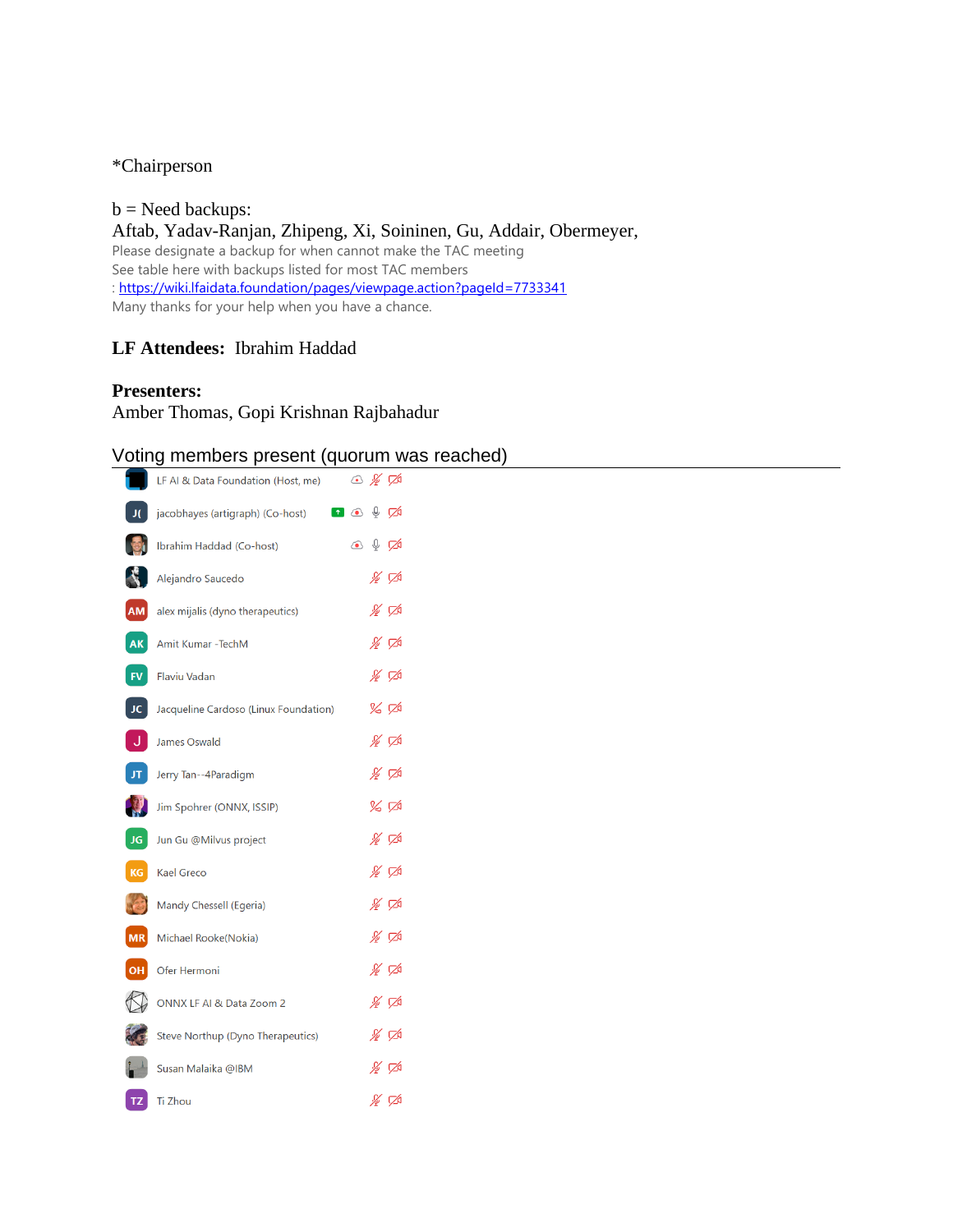**Guests During 2022:** 80282263 (1), Aarush Kumar (1), Alejandro Saucedo (4), Alexander Eisenberger (1), Anand (1), Andre de Waal (11), Arun Nair (1), Camille Marini (1), chad serino (2), Charlotte Hu (1), Clément Mayer (1), Dan Mennell (2), David C Martin (5), Drew Butler (1), Eric Ball (LF) (1), Eric Boniface (Substra) (1), Felix Wang (1), Fionn Delahony (1), George Snelling (1), Gleb Knerov (1), Han Ziao (1), honnix (1), huaxioman(1), katrina (1), Han Xiao/Jina (2), Ivelin Ivanov (2), Jamil Chawki(2), Jérôme Chambost (1), Joan Martinez (1), Joaquin Digrazia (LF) (1), Justin DiGrazia (Salesforce) (1), Karen Ottoni (1), Kevin Wang (1), Ludan Stoeckle – BNP Paribas CIB (1), Luis Quintanilla (MSFT) (1), Ly (1), Mathieu Galtier (1), Maximilian Werk (1), Nan Wang (1), Nathanael (1), nelson (1), Nigel Jones (5), Ofer Hermoni (9), ouzhenguang (1), Patrick McGarry (2), Perishan Wu (1), Philippe Dooze (Orange), Rita Xu (1), Ron Doyle (5), Shamim Reza Sohag (6), , Susana Guzman (1), Thor Chin (10), Tommy Li (1), Tsahi Levy (1), Vishnu - @Vishne Ram(6), Volkan Gurel (1), Willy (1), Yiannis Gkoufas (5), Yitao Li, yongxuan zhang (1), Youkim Badr (1), ytong (1).

#### **Agenda:**

Roll Call (2 min) Reminder about attending meetings and quorum (2 minutes) Reminder about Security Badge requirement (5 minutes) Artigraph Incubation Proposal (40 minutes) Approval of Minutes from previous meetings (2 mins) Reminder about Google Summer of Code interest (2 minutes) LF AI General Updates (2 min) Open Discussion (2 min)

#### **Minutes approval – 13JAN2022 - Approved**

- $\bullet$  1<sup>st</sup> motion Mandy Chessell, Egeria
- $\bullet$  2<sup>nd</sup> motion Susan Malaika, IBM

## **Artigraph Incubation Proposal – Approved**

- $\bullet$  1<sup>st</sup> motion Susan Malaika, IBM
- $2<sup>nd</sup>$  motion Mandy Chessell, Egeria

#### **Note on Quorum**

As LF AI is growing, we now have 19 voting members on the TAC. 10 needed for quorum. TAC representative - please ensure you attend the bi-weekly calls or email Jacqueline/Ibrahim to designate an alternate representative when you cannot make it.

We need to ensure quorum on the calls especially when we have items to vote on.

#### **Upcoming TACs**

- 10Feb22 Kompute Sandbox to Incubation
- 24Feb22 TBD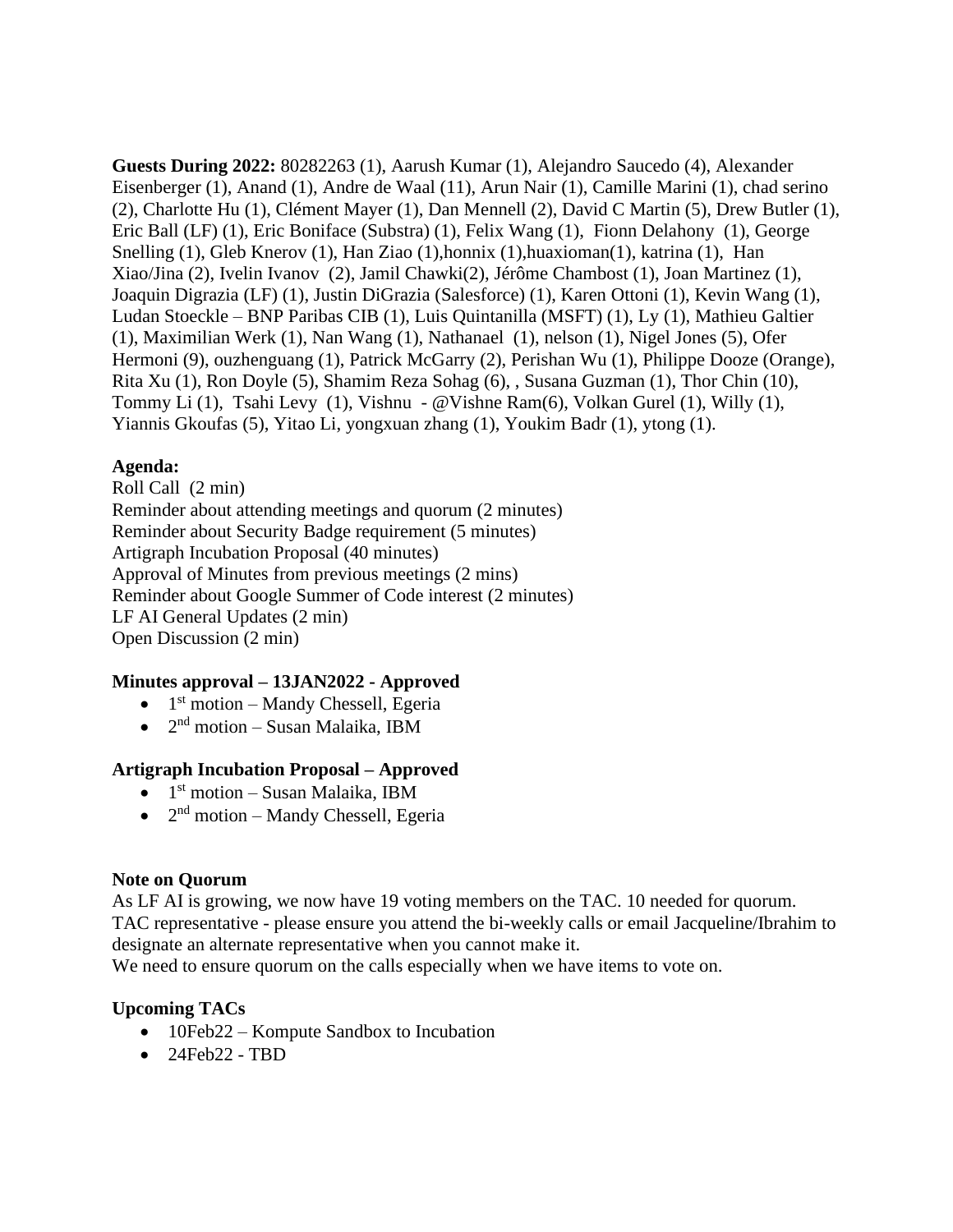#### **Reminders to TAC Chair:**

Get backups for TAC members

Send invitation to TAC members who do not have TAC call on their calendar

#### **Chat:**

00:27:11 LF AI & Data Foundation: Is this another candidate for collaboration with OpenLineage? 00:27:34 Mandy Chessell (Egeria): Yes - and Egeria - an exciting project 00:35:00 Ibrahim Haddad: Jacob will actually present on possible collaboration in an upcoming slide 01:01:08 Ibrahim Haddad: It would be great to invite Jacob to speak to the ONNX team 01:01:38 Alexandre Eichenberger, ONNX LF AI & Data Zoom 2: Jacob, you can reach me at alexe@us.ibm.com and maybe come and present at our steering committee meeting 01:02:05 Ibrahim Haddad: Here's the landscape link https://l.lfaidata.foundation/ 01:04:51 Ofer Hermoni: Congrats~ 01:04:53 Ofer Hermoni:! 01:05:29 Susan Malaika @IBM: many congrats artigraph 01:05:29 Zhipeng: awesome addition to LFAI 01:05:30 Junping Du (Huawei): Congrats! 01:05:35 jacobhayes (artigraph): 01:05:36 Jerry Tan--4Paradigm: cool 01:05:37 Ibrahim Haddad: Congrats Jacob & Artigraph community. Welcome to LF AI & Dtaa 01:07:13 Jun Gu @Milvus project: yes, it's me. jun.gu@zilliz.com $\bigcirc$ 01:07:50 Alejandro Saucedo: Welcome Jacob & Artigraph! 01:09:04 Susan Malaika @IBM: peak at Open Source Summit 2022 Events

The Call for Proposals is now open for Open Source Summit North America and Europe events including Embedded Linux Conference, OSPOCon, LinuxCon, CloudOpen and MORE! Click below to view all events and topic suggestions, and to submit a proposal:

Open Source Summit North America: June 21-24 • Austin, Texas, USA

Open Source Summit Europe: September 13-16 • Dublin, Ireland

 SPEAK AT OS SUMMIT NORTH AMERICA >> CFP Closes Monday, March 14, 2022 at 11:59 PM PST

 SPEAK AT OS SUMMIT EUROPE >> CFP Closes Monday, May 30, 2022 at 11:59 PM PDT Announcing the NEW

Open Source Summit Latin America

We're excited to announce that we will be bringing Open Source Summit to our Latin American open source community this year. The event will take place virtually, Aug  $23 \& 24$ . The CFP is now open, and talks can be delivered in English, Spanish or Portuguese. Submit to speak and share on the most important technologies, topics & issues affecting open source today.

Open Source Summit La

## **LF AI & Data General Updates**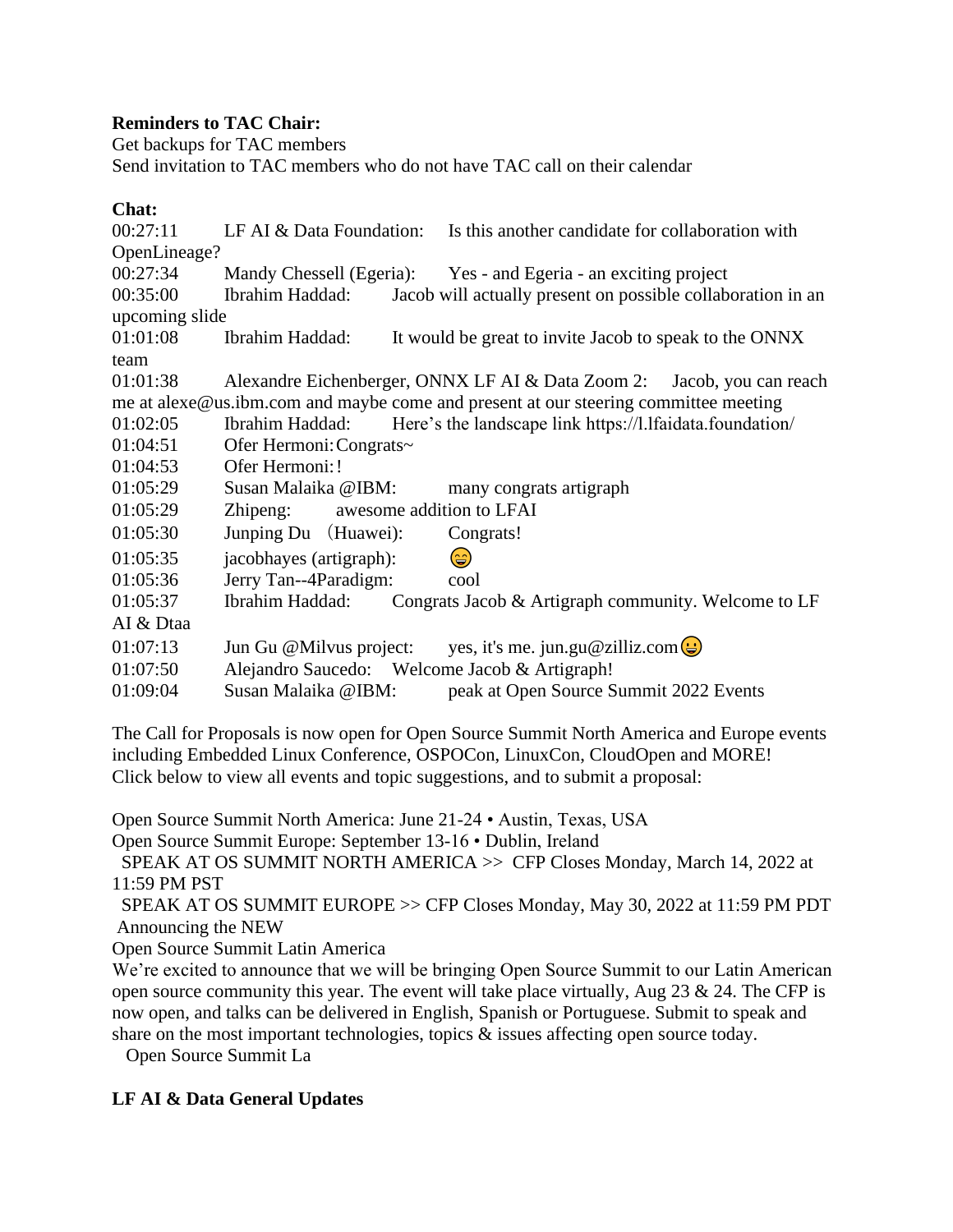Contact: Nancy Rausch (TAC Chair) and Ibrahim Haddad (ED, LF AI) to present

Project Updates LF AI & Data Landscape reviewed List of current projects noted, available here: https://landscape.lfaidata.foundation/format=card-mode Growing developer community List of companies hosting projects in LF AI & Data How to host a project in LF AI & Data Hosted project stages and life cycle: https://lfaidata.foundation/project-stages-and-lifecycle/ Offered services for hosted projects: https://lfaidata.foundation/services-for-projects/ Upcoming Releases For links to details on upcoming releases for LF AI & Data hosted projects visit the Technical Project Releases wiki Project releases will be announced via a blog post and promoted on LF Project Graduation Opportunities: TBD

## **AI Twitter and/or LinkedIn social channels**

If you are an LF AI hosted project and would like LF AI to promote your release, reach out to pr@lfaidata.foundation to coordinate in advance (min 2 wks) of your expected release date. Please email pr@lfaidata.foundation for more details and/or questions.

#### **GB Committees: Outreach Committee Updates**

Visit the LF AI Events Calendar or wiki for a list of all events Please consider holding virtual events To discuss participation, please email events@lfaidata.foundation Upcoming Events - https://lfaidata.foundation/events/ PR/Comms Updates Please follow LF AI & Data on Twitter & LinkedIn and help amplify news via your social networks - Please retweet and share! Also watch for news updates via the tac-general mail list View recent announcement on the LF AI & Data Blog Open call to publish project/committee updates or other relevant content on the LF AI & Data Blog To discuss more details on participation or upcoming announcements, please email pr@lfaidata.foundation

Questions on participation details or upcoming announcements? Email pr@lfaidata.foundation

#### **TAC Committees: Call to Participate in Ongoing TAC Committee Efforts**

ML Workflow and InterOp

Slack conversation channel: #ml-workflow

https://lfaifoundation.slack.com/archives/C011V9VSMQR

Wiki: https://wiki.lfaidata.foundation/display/DL/ML+Workflow+Committee

To participate by email: https://lists.lfaidata.foundation/g/mlworkflow-committee Trusted AI Committee